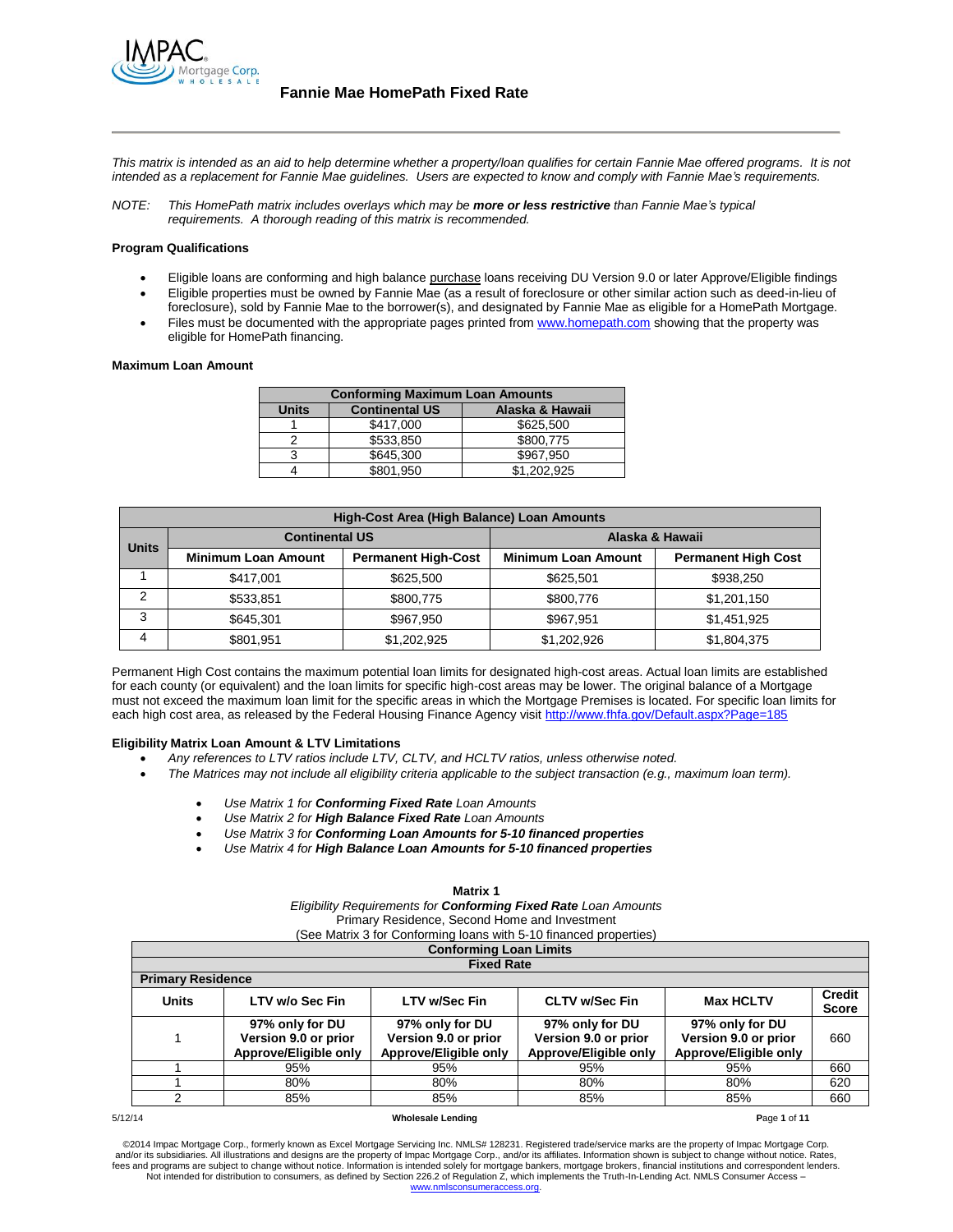

| ົ                          | 80% | 80% | 80% | 80% | 620 |
|----------------------------|-----|-----|-----|-----|-----|
| $3 - 4$                    | 75% | 75% | 75% | 75% | 620 |
| <b>Second Homes</b>        |     |     |     |     |     |
|                            | 90% | 90% | 90% | 90% | 660 |
|                            | 80% | 80% | 80% | 80% | 620 |
| <b>Investment Property</b> |     |     |     |     |     |
|                            | 90% | 90% | 90% | 90% | 660 |
|                            | 80% | 80% | 80% | 80% | 620 |
| ົ                          | 80% | 80% | 80% | 80% | 620 |
| $3 - 4$                    | 75% | 75% | 75% | 75% | 620 |

## **Footnotes**

- 1. Florida condominiums are eligible.
- 2. HCLTV (HELOC CLTV) = first lien balance + total HELOC amount (funded plus unfunded portion) ÷ the lesser of the appraised value or sales price (if applicable).
- **3. Loans with LTV > 95% with DU 9.0 approval must be locked on or before June 10, 2014, and funded no later than June 25, 2014.**

**Matrix 2**

*Eligibility Requirements for High Balance Fixed Rate Loan Amounts* Primary Residence, Second Home and Investment

(See Matrix 4 for High Balance loans with 5-10 financed properties when subject is  $2^{nd}$  Home or Investment)

| <b>High Balance Loan Limits</b> |                                 |                      |                       |                  |                     |  |
|---------------------------------|---------------------------------|----------------------|-----------------------|------------------|---------------------|--|
|                                 | <b>Fixed Rate</b>               |                      |                       |                  |                     |  |
| <b>Primary Residence</b>        |                                 |                      |                       |                  |                     |  |
| <b>Units</b>                    | LTV w/o Sec Fin                 | <b>LTV w/Sec Fin</b> | <b>CLTV w/Sec Fin</b> | <b>Max HCLTV</b> | <b>Credit Score</b> |  |
|                                 | 90%                             | 90%                  | 90%                   | 90%              | 660                 |  |
|                                 | 80%                             | 80%                  | 80%                   | 80%              | 620                 |  |
| $2 - 4$                         | 75%                             | 75%                  | 75%                   | 75%              | 620                 |  |
| <b>Second Homes</b>             |                                 |                      |                       |                  |                     |  |
|                                 | 65%<br>65%<br>65%<br>65%<br>620 |                      |                       |                  |                     |  |
| <b>Investment Property</b>      |                                 |                      |                       |                  |                     |  |
| 1-4                             | 65%                             | 65%                  | 65%                   | 65%              | 620                 |  |

## **Footnotes**

Florida condominiums are eligible.

2 HCLTV (HELOC CLTV) = first lien balance + total HELOC amount (funded plus unfunded portion)  $\div$  the lesser of the appraised value or sales price (if applicable).

| Matrix 3<br>Conforming Loan Amounts<br>5 to 10 financed properties |                            |                      |                                               |                  |                     |
|--------------------------------------------------------------------|----------------------------|----------------------|-----------------------------------------------|------------------|---------------------|
|                                                                    |                            |                      | Subject is Second Home or Investment Property |                  |                     |
|                                                                    |                            |                      | <b>Conforming Loan Limits</b>                 |                  |                     |
|                                                                    |                            |                      | <b>Fixed Rate</b>                             |                  |                     |
| <b>Second Homes</b>                                                |                            |                      |                                               |                  |                     |
| <b>Units</b>                                                       | LTV w/o Sec Fin            | <b>LTV w/Sec Fin</b> | <b>CLTV w/Sec Fin</b>                         | <b>Max HCLTV</b> | <b>Credit Score</b> |
| 75%<br>75%<br>75%<br>720<br>75%                                    |                            |                      |                                               |                  |                     |
|                                                                    | <b>Investment Property</b> |                      |                                               |                  |                     |
| $1 - 4$                                                            | 75%                        | 75%                  | 75%                                           | 75%              | 720                 |

### **Footnotes**

1 Florida condominiums are eligible.

2 HCLTV (HELOC CLTV) = first lien balance + total HELOC amount (funded plus unfunded portion) ÷ the lesser of the appraised value or sales price (if applicable).

| Matrix 4                                                                                                                    |                           |                             |                                               |     |     |
|-----------------------------------------------------------------------------------------------------------------------------|---------------------------|-----------------------------|-----------------------------------------------|-----|-----|
|                                                                                                                             | High Balance Loan Amounts |                             |                                               |     |     |
|                                                                                                                             |                           | 5 to 10 financed properties |                                               |     |     |
|                                                                                                                             |                           |                             | Subject is Second Home or Investment Property |     |     |
|                                                                                                                             |                           |                             | <b>High Balance Loan Limits</b>               |     |     |
|                                                                                                                             |                           |                             | <b>Fixed Rate</b>                             |     |     |
| <b>Second Homes</b>                                                                                                         |                           |                             |                                               |     |     |
| <b>CLTV w/Sec Fin</b><br>LTV w/o Sec Fin<br><b>LTV w/Sec Fin</b><br><b>Max HCLTV</b><br><b>Credit Score</b><br><b>Units</b> |                           |                             |                                               |     |     |
|                                                                                                                             | 65%                       | 65%                         | 65%                                           | 65% | 720 |
|                                                                                                                             |                           |                             |                                               |     |     |

#### 5/12/14 **Wholesale Lending P**age **2** of **11**

©2014 Impac Mortgage Corp., formerly known as Excel Mortgage Servicing Inc. NMLS# 128231. Registered trade/service marks are the property of Impac Mortgage Corp.<br>The and/or its subsidiaries. All illustrations and designs Not intended for distribution to consumers, as defined by Section 226.2 of Regulation Z, which implements the Truth-In-Lending Act. NMLS Consumer Access – www.nmlsconsumerac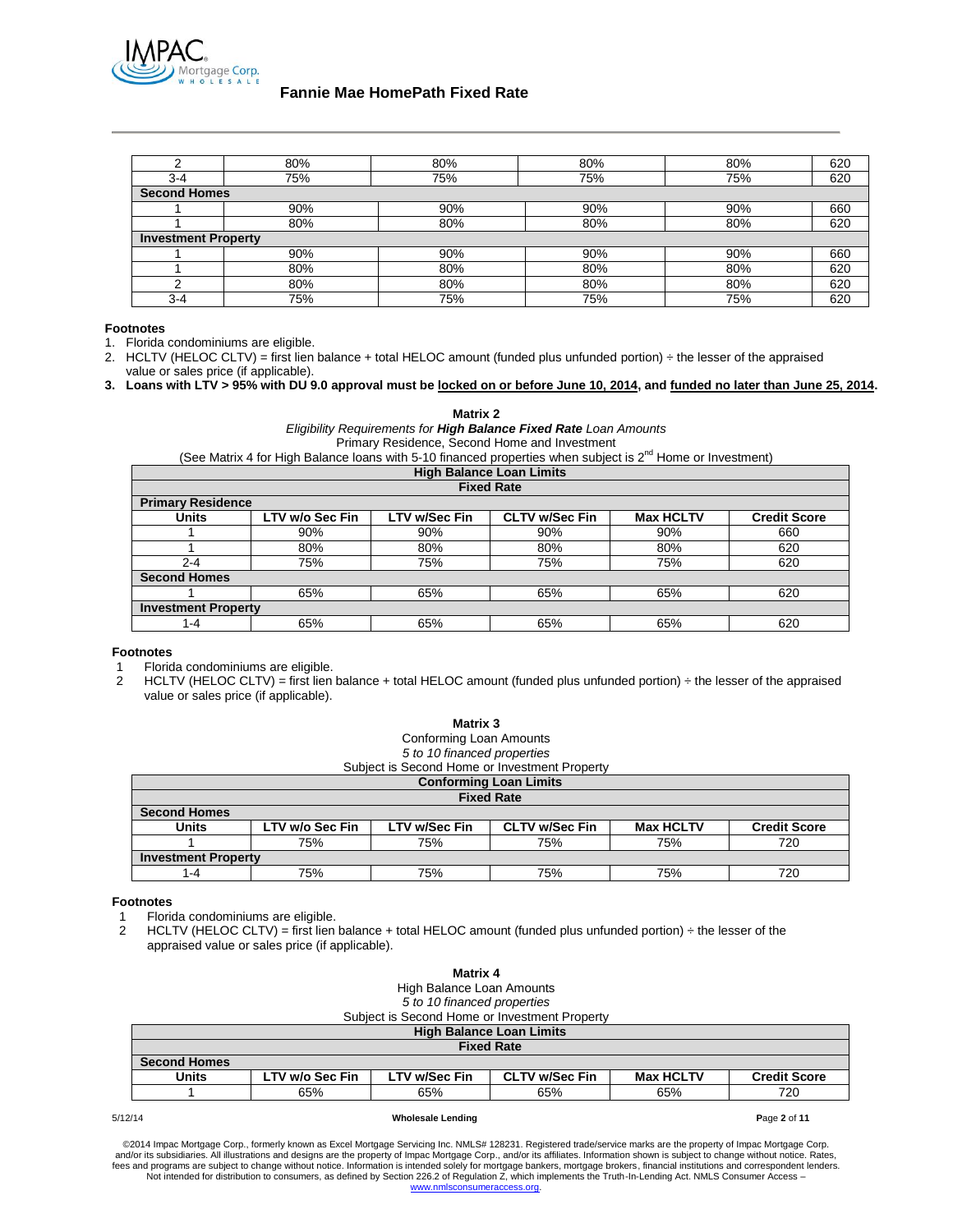

| $-1$ | CE O<br>00 YO | C E0/<br>JJ 70 | 65% | 65% | 720 |
|------|---------------|----------------|-----|-----|-----|

### **Footnotes**

- 1 Florida condominiums are eligible.<br>2 HCLTV (HELOC CLTV) = first lien
- HCLTV (HELOC CLTV) = first lien balance + total HELOC amount (funded plus unfunded portion) ÷ the lesser of the appraised value or sales price (if applicable).

# **Product Description**

- Fixed Rate 10, 15, 20 and 30 years Conforming loan amounts
- Fixed Rate 20 and 30 years High Balance loan amounts
- Fully Amortizing

## **Product Codes**

# **Standard Conforming Loan Amounts**

| Years   | <b>Product Code</b> |  |  |  |
|---------|---------------------|--|--|--|
| 10 Year | CF10HP Conv FRM10   |  |  |  |
| 15 Year | CF15HP Conv FRM15   |  |  |  |
| 20 Year | CF20HP Conv FRM20   |  |  |  |
| 30 Year | CF30HP Conv FRM30   |  |  |  |
|         |                     |  |  |  |

# **High Balance Conforming Loan Amounts**

| Years   | <b>Product Code</b>         |
|---------|-----------------------------|
| 20 Year | CF20HPHB Hi Bal FRM20 HiBal |
| 30 Year | CF30HPHB Hi Bal FRM30 HiBal |

### **Eligibility Requirements**

| Appraisal           | No appraisal is required.                                                                                                                                                                                                                                                                                                                                                                |              |
|---------------------|------------------------------------------------------------------------------------------------------------------------------------------------------------------------------------------------------------------------------------------------------------------------------------------------------------------------------------------------------------------------------------------|--------------|
| <b>Requirements</b> | The sales price of the property (as evidenced by the sales contract between Fannie Mae and the buyer/borrower)<br>will be used as the property value for purposes of loan delivery and for determining the LTV/CLTV/HCLTV.<br>Lender is not required to represent and warrant the value or condition of the property                                                                     |              |
|                     | If the borrower, at its option, chooses to obtain an appraisal, then:                                                                                                                                                                                                                                                                                                                    |              |
|                     | The borrower must order the appraisal from an appraiser selected by the borrower (and not one<br>recommended by Lender), and the appraisal must be paid for by the borrower outside of the loan<br>transaction                                                                                                                                                                           |              |
|                     | Lender must not request a copy of the appraisal, but if one is provided by the borrower then it must be<br>$\bullet$<br>included in the loan file with a note that the appraisal was ordered by the borrower outside of the loan<br>transaction and was not reviewed or approved by the Lender                                                                                           |              |
|                     | The property value shown on the appraisal will not impact the LTV calculation<br>$\bullet$                                                                                                                                                                                                                                                                                               |              |
|                     | Lender must inform the borrower that the purpose of the borrower-ordered appraisal and its contents are<br>$\bullet$<br>for the use and information of the borrower only, and will not be considered for purposes of the loan<br>transaction                                                                                                                                             |              |
|                     | Fannie Mae requires delivery of property data such as the number of bedrooms and year built on the HomePath<br>product. Since the HomePath product does not require an appraisal, it will be necessary to print out the property<br>information containing the number of bedrooms and year built and rental income, if required, from Fannie Mae's<br>HomePath website: www.homepath.com |              |
|                     | This information (the property data) must be in the loan file when submitting to Impac for underwriting. If the<br>information is not available on the HomePath website, alternative documentation such as the comparable rent<br>schedule may be required to comply with this requirement.                                                                                              |              |
| <b>Assets</b>       | <b>Borrower Investment</b>                                                                                                                                                                                                                                                                                                                                                               |              |
|                     | No minimum borrower investment required for:                                                                                                                                                                                                                                                                                                                                             |              |
|                     | 1-unit Primary Residence                                                                                                                                                                                                                                                                                                                                                                 |              |
|                     | Conforming $\leq$ 97% (DU 9.0 or prior approval); 95% (DU 9.1 or later approval)<br>$\circ$<br>High Balance $\leq 80\%$<br>$\circ$                                                                                                                                                                                                                                                       |              |
|                     | 2-4 units Primary Residence $\leq 80\%$                                                                                                                                                                                                                                                                                                                                                  |              |
| 5/12/14             | <b>Wholesale Lending</b>                                                                                                                                                                                                                                                                                                                                                                 | Page 3 of 11 |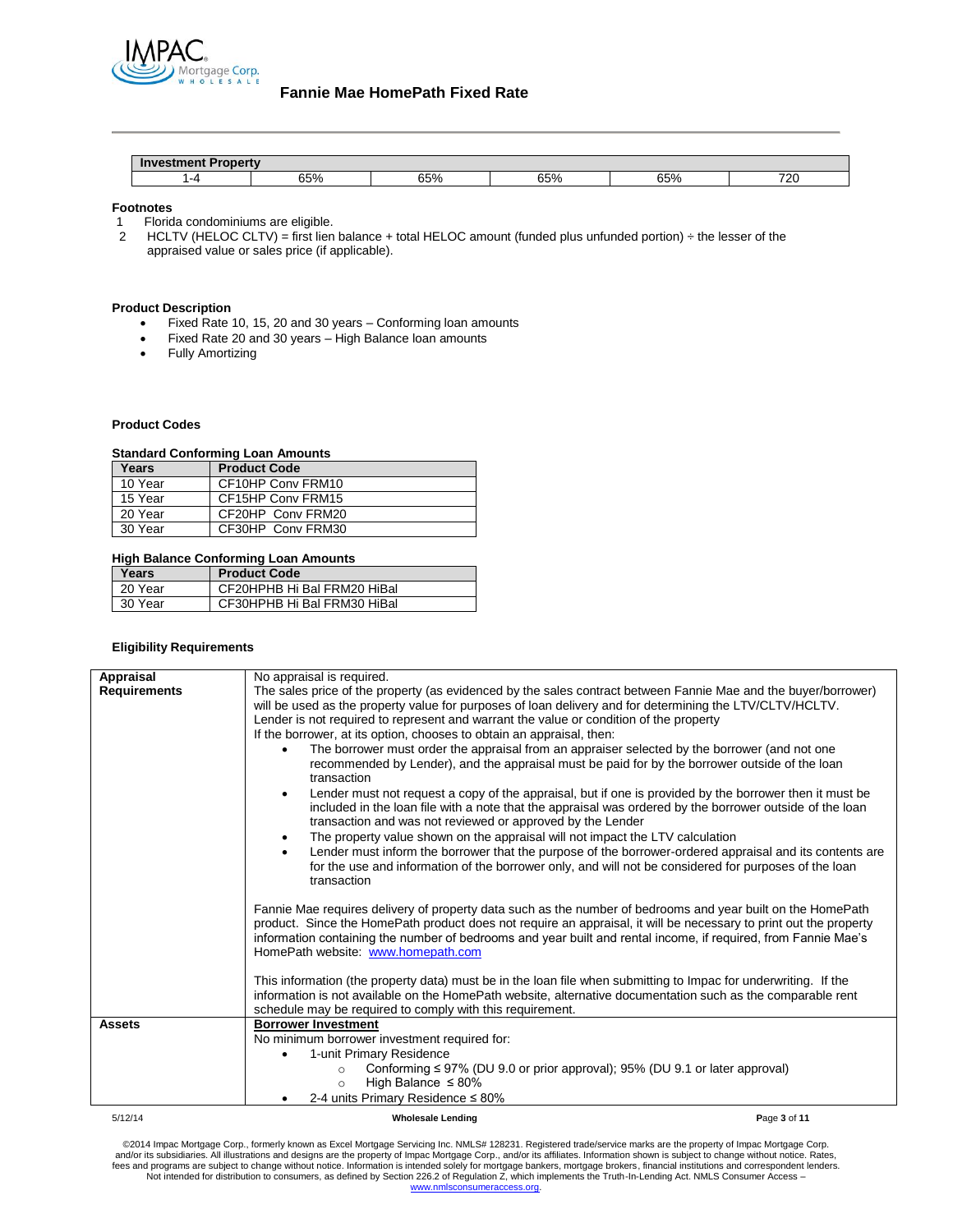

|                             | Second Homes ≤ 80%<br>$\bullet$                                                                                                                    |  |
|-----------------------------|----------------------------------------------------------------------------------------------------------------------------------------------------|--|
|                             | Gifts are acceptable<br>٠                                                                                                                          |  |
|                             |                                                                                                                                                    |  |
|                             | 5% investment from borrowers own funds required for the following                                                                                  |  |
|                             | 2-4 unit Primary Residence > 80%<br>$\bullet$                                                                                                      |  |
|                             | High Balance Primary Residence > 80%<br>٠                                                                                                          |  |
|                             | Second Homes > 80%<br>$\bullet$                                                                                                                    |  |
|                             | Gifts are permitted once the minimum borrower investment is met                                                                                    |  |
|                             |                                                                                                                                                    |  |
|                             | Entire investment from borrowers own funds required for the following:                                                                             |  |
|                             | All investment properties<br>$\bullet$                                                                                                             |  |
|                             | Gifts are not permitted<br>$\bullet$                                                                                                               |  |
|                             | <b>Reserves</b>                                                                                                                                    |  |
|                             | <b>Primary Residence</b>                                                                                                                           |  |
|                             | Follow DU<br>$\bullet$                                                                                                                             |  |
|                             | $\bullet$                                                                                                                                          |  |
|                             | Additional reserves may be required if:<br>The borrower's primary residence is for sale, but will not close before the Note Date of the<br>$\circ$ |  |
|                             | mortgage on the new primary residence                                                                                                              |  |
|                             | The borrower is converting their primary residence to a second home or investment property<br>$\circ$                                              |  |
|                             | Proposed rent is being used for income<br>$\circ$                                                                                                  |  |
|                             | Second Homes                                                                                                                                       |  |
|                             | Follow DU for the subject property and 2 months PITIA for each additional financed second home or<br>$\bullet$                                     |  |
|                             | investment property                                                                                                                                |  |
|                             | <b>Investment Properties</b>                                                                                                                       |  |
|                             | Follow DU for the subject property and 2 months PITIA for each additional financed second home or<br>$\bullet$                                     |  |
|                             | investment property                                                                                                                                |  |
|                             |                                                                                                                                                    |  |
|                             | Seller Contributions (Interested Party Contributions, IPC's)                                                                                       |  |
|                             | <b>Primary Residence</b>                                                                                                                           |  |
|                             | 6% for LTV/CLTV > 75%<br>$\bullet$                                                                                                                 |  |
|                             | 9% for LTV/CLTV $\leq$ 75%                                                                                                                         |  |
|                             |                                                                                                                                                    |  |
|                             | Second Homes                                                                                                                                       |  |
|                             | 3% for LTV/CLTV > 90%<br>$\bullet$                                                                                                                 |  |
|                             | 6% for LTV/CLTV > 75% $\leq$ 90%<br>$\bullet$                                                                                                      |  |
|                             | 9% for LTV/CLTV $\leq$ 75%                                                                                                                         |  |
|                             | <b>Investment Properties</b>                                                                                                                       |  |
|                             | 2% at all LTV/CLTV's<br>$\bullet$                                                                                                                  |  |
|                             |                                                                                                                                                    |  |
| <b>Assumptions</b>          | Not Permitted                                                                                                                                      |  |
| <b>Borrower Eligibility</b> | Eligible                                                                                                                                           |  |
|                             | <b>US Citizen</b><br>$\bullet$                                                                                                                     |  |
|                             | Permanent resident alien                                                                                                                           |  |
|                             | Inter Vivos Revocable Trust<br>$\bullet$                                                                                                           |  |
|                             | • Note: A Power of Attorney is not allowed on properties held in a trust.                                                                          |  |
|                             | Ineligible                                                                                                                                         |  |
|                             | <b>Foreign Nationals</b>                                                                                                                           |  |
|                             | Non-permanent resident alien                                                                                                                       |  |
|                             |                                                                                                                                                    |  |
| <b>Co-borrowers</b>         | DU Approve/Eligible                                                                                                                                |  |
|                             | Ratios determined by DU                                                                                                                            |  |
|                             | Non-occupant co-borrower eligible per DU                                                                                                           |  |
|                             |                                                                                                                                                    |  |
| Credit                      | DU Approve/Eligible findings only                                                                                                                  |  |
|                             | Refer to Loan Amount and LTV Limitations for minimum credit score requirements                                                                     |  |
|                             | Housing (Mortgage/Rental) Payment History (PITIA) is inclusive of all liens regardless of position, as well                                        |  |
|                             | as all occupancy types.                                                                                                                            |  |
|                             | Mortgage history evaluated by DU<br>$\bullet$                                                                                                      |  |
|                             | Mortgage/Rental Delinquencies - Loans are ineligible with one or more mortgage/rental                                                              |  |
|                             | delinguencies of 60, 90, 120, 150 days or greater reported within 12 months of the date of the                                                     |  |
|                             | credit report.                                                                                                                                     |  |
|                             | Borrowers with 5 - 10 Financed Properties (when Second Home or Investment Property is the Subject)                                                 |  |
| 5/12/14                     | Page 4 of 11<br><b>Wholesale Lending</b>                                                                                                           |  |
|                             |                                                                                                                                                    |  |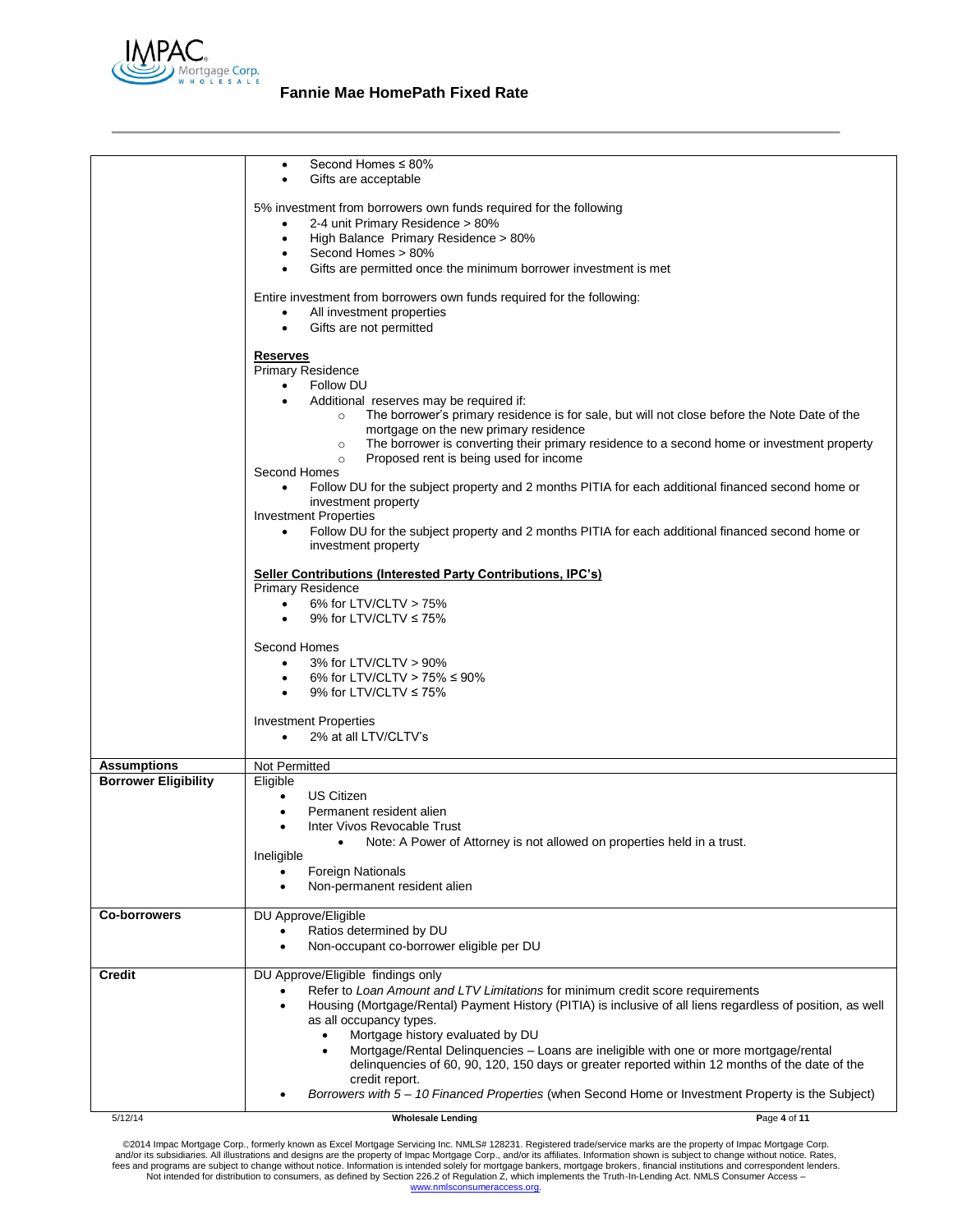

| Bankruptcy or Foreclosure - The borrower cannot have any history of bankruptcy or foreclosure<br>$\bullet$<br>within the past 7 years.<br>Mortgage Delinquencies- The borrower cannot have any delinquencies, 30-day or greater, within                                                                                                                                                                                                                                                                                                                       |
|---------------------------------------------------------------------------------------------------------------------------------------------------------------------------------------------------------------------------------------------------------------------------------------------------------------------------------------------------------------------------------------------------------------------------------------------------------------------------------------------------------------------------------------------------------------|
| $\bullet$<br>the past 12 months on any mortgage loans.                                                                                                                                                                                                                                                                                                                                                                                                                                                                                                        |
| Disputed Credit Report Tradelines                                                                                                                                                                                                                                                                                                                                                                                                                                                                                                                             |
| When DU identifies a disputed tradeline and that tradeline was not included in the credit risk<br>٠<br>assessment, the lender must obtain a new credit report with the tradeline no longer reported as disputed<br>and resubmit the loan casefile to DU.<br>Impac does not manually underwrite conventional loans so there is no "manual underwrite"<br>$\bullet$<br>solution.                                                                                                                                                                                |
| If DU does not issue the disputed tradeline message, the lender is only required to ensure the payment<br>$\bullet$<br>for the tradeline, if any, is included in the total expense ratio if the account belongs to the borrower.                                                                                                                                                                                                                                                                                                                              |
| Credit Scores – All borrowers must have at least two credit scores                                                                                                                                                                                                                                                                                                                                                                                                                                                                                            |
| <b>Waiting Periods after Significant Derogatory Credit Events</b><br>The waiting period commences on the completion, discharge or dismissal date (as applicable) of the derogatory<br>credit event and ends on the application date of the new loan. Impac follows standard FNMA Waiting Period<br>Requirements at a minimum. Reduced waiting periods "with Extenuating Circumstances" are not allowed.<br>Read the below list of derogatory credit for defining events and waiting periods. If there is a conflict the greater<br>waiting period will apply. |
| The significance of derogatory information has already been considered by automated underwriting, except in the<br>case of a short sale. If a borrower experienced a short sale, underwriter must manually apply the short sale<br>guidelines below.                                                                                                                                                                                                                                                                                                          |
| <b>Bankruptcy - Excluding Chapter 13</b><br>4 years waiting period from discharge/dismissal                                                                                                                                                                                                                                                                                                                                                                                                                                                                   |
| Bankruptcy - Chapter 13<br>2 years waiting period from discharge<br>4 years waiting period from dismissal                                                                                                                                                                                                                                                                                                                                                                                                                                                     |
| <b>Multiple Bankruptcy Filings</b><br>5 years waiting period from discharge or dismissal if > 1 bankruptcy in history<br>After 7 years, maximum financing is allowed.                                                                                                                                                                                                                                                                                                                                                                                         |
| Foreclosure<br>Any repossession or payment equal to or greater than 120 days will be considered a foreclosure. Requires 7 years<br>recovery time.                                                                                                                                                                                                                                                                                                                                                                                                             |
| Pre-Foreclosure Sale, Short Sale, Deed-in-Lieu<br>Requires 2 years waiting time up to 80% LTV/CLTV<br>Requires 4 years waiting time up to 90% LTV/CLTV<br>After 7 years maximum financing is allowed                                                                                                                                                                                                                                                                                                                                                          |
| <b>Prior Restructured Loans (including short pay off loans)</b><br>If there were any prior mortgage delinquencies, requires 4 years waiting period<br>Without any prior mortgage delinquencies, follow DU                                                                                                                                                                                                                                                                                                                                                     |
| Judgments, garnishments and liens must be paid off at or prior to closing. Documentation of the satisfaction<br>must be provided. Accounts that are past due (and not yet reported as a collection account) must be brought<br>current. Satisfaction of tax liens may be a condition of loan approval. When the credit report or the title report<br>show federal, state or local tax liens, a letter of explanation and proof that the lien is paid are required. No<br>payment plans or subordination is allowed.                                           |
| Verification of sufficient funds to satisfy these obligations must be documented.                                                                                                                                                                                                                                                                                                                                                                                                                                                                             |
| Collection or charged-off accounts and repossessions may not have to be paid off at or prior to closing.<br>Desktop Underwriter:<br>1-Unit Primary Residence: Pay off is not required<br>$\bullet$<br>All Other Ioans: Follow DU findings                                                                                                                                                                                                                                                                                                                     |
|                                                                                                                                                                                                                                                                                                                                                                                                                                                                                                                                                               |

5/12/14 **Wholesale Lending P**age **5** of **11**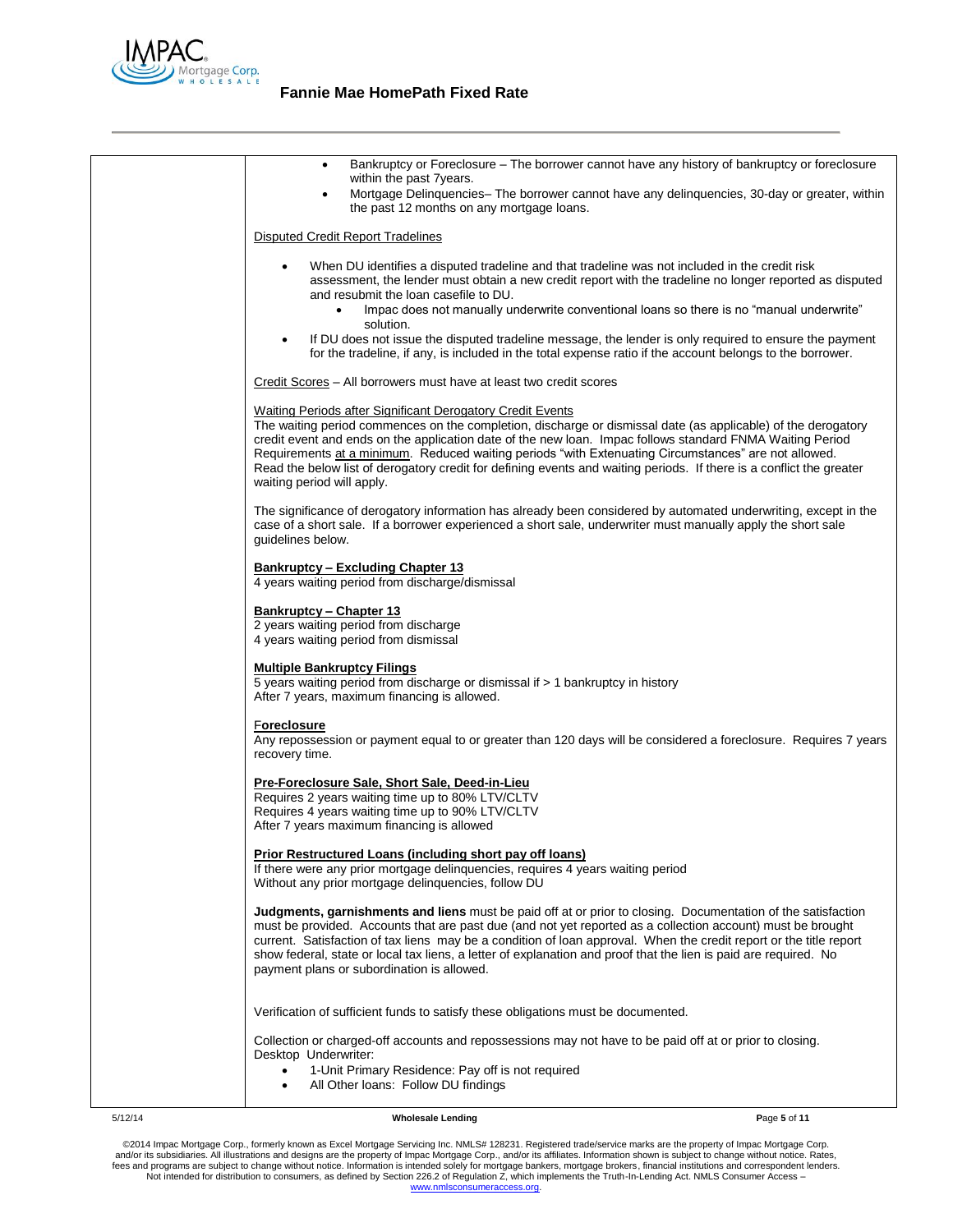

| 5/12/14                               | <b>Wholesale Lending</b>                                                                                                                                                     | Page 6 of 11                                                                                                 |  |
|---------------------------------------|------------------------------------------------------------------------------------------------------------------------------------------------------------------------------|--------------------------------------------------------------------------------------------------------------|--|
|                                       |                                                                                                                                                                              | 4506-T must be executed for all borrowers regardless of income type and is required upfront and at closing.  |  |
|                                       | Tip Income<br>$\bullet$                                                                                                                                                      |                                                                                                              |  |
|                                       | Seasonal Income<br><b>Temporary Leave</b><br>٠                                                                                                                               |                                                                                                              |  |
|                                       | Foreign Income<br><b>Royalty Payment</b><br>$\bullet$                                                                                                                        |                                                                                                              |  |
|                                       | <b>Capital Gains</b><br>٠<br><b>Employment-Related Assets</b><br>$\bullet$                                                                                                   |                                                                                                              |  |
|                                       | indicated as such in DU so that DU issues the appropriate message(s) specific to how each income type will need<br>to be documented, as specified in the FNMA Selling Guide: |                                                                                                              |  |
|                                       | With DU Version 9.0 the following income types will be added to the DU Online Loan Application. These must be                                                                |                                                                                                              |  |
|                                       | A minimum of six months of documented receipt of income will be required for alimony and child support income<br>for all DU Version 9.0 loan case files.                     |                                                                                                              |  |
|                                       | Alimony and Child Support Documentation Requirements                                                                                                                         |                                                                                                              |  |
|                                       | Personal and business tax returns covering most<br>Second Job, self-employed<br>recent two-year period                                                                       |                                                                                                              |  |
|                                       | Second Job, not self-employed                                                                                                                                                | Paystub + W-2s covering most recent two-ye r period                                                          |  |
|                                       | Self-Employment                                                                                                                                                              | Personal and business ta returns covering most<br>recent two year period                                     |  |
|                                       | Commission $\geq$ 25%                                                                                                                                                        | Paystub, W-2s, and personal tax returns covering<br>most recent two-year period                              |  |
|                                       | Base Pay (salary or hourly<br>Bonus, Overtime, and Commission < 25%                                                                                                          | Paystub + W-2 covering most recent year<br>Paystub +W-2s covering most recent two-year period                |  |
|                                       | <b>Income Type</b>                                                                                                                                                           | <b>DU Documentation</b>                                                                                      |  |
|                                       |                                                                                                                                                                              | The following employment and income documentation requirements will be issued with DU Version 9.0:           |  |
|                                       |                                                                                                                                                                              |                                                                                                              |  |
|                                       | Self-Employed History - Borrower must have been self-employed for a minimum of 24 months regardless of<br>documentation requirements                                         |                                                                                                              |  |
|                                       | At minimum a paystub and W-2 is required                                                                                                                                     |                                                                                                              |  |
|                                       | pay stub and W-2                                                                                                                                                             | Stand-alone VOE (Verification of Employment) is ineligible. VOE must be accompanied by pay stub or           |  |
| <b>Income</b>                         | Evaluated per DU and Fannie Mae guidelines with the following restrictions:                                                                                                  |                                                                                                              |  |
|                                       | State specific regulatory requirements supersede all underwriting guidelines set forth by Impac.                                                                             |                                                                                                              |  |
|                                       | Additional restrictions as follows:<br>Texas Cash-out 50(a)(6) is ineligible                                                                                                 |                                                                                                              |  |
|                                       |                                                                                                                                                                              | *West Virginia is ineligible state for the HomePath product due to state regulations requiring an appraisal. |  |
| as applicable                         |                                                                                                                                                                              | NC, ND, NE, NV, OK, OR, SC, SD, TN, TX, UT, VA, WA, WI, WV* (see restriction)                                |  |
| Geographic<br>Locations/Restrictions, | Eligible states are as follows:<br>Wholesale: AK, AL, AR, AZ, CA, CO, CT, DC, FL, GA, IA, ID, IL, IN, KS, KY, LA, MD, MI, MN, MS, MT,                                        |                                                                                                              |  |
|                                       |                                                                                                                                                                              |                                                                                                              |  |
| <b>Financing Types</b>                | Purchase Mortgages only                                                                                                                                                      |                                                                                                              |  |
|                                       | California: ≤ 90% LTV<br>New Mexico: <80% Primary Residence only                                                                                                             |                                                                                                              |  |
| <b>Escrow Waivers</b>                 | $\bullet$<br>Property tax and insurance escrows may be waived for all occupancies when LTV $\leq 80\%$ except:                                                               |                                                                                                              |  |
|                                       | Form 4506-T<br>Must be signed and processed prior to closing and<br>$\bullet$<br>A new form signed at closing                                                                |                                                                                                              |  |
|                                       | eligible for HomePath financing.                                                                                                                                             |                                                                                                              |  |
| <b>Documentation</b>                  | Document the file with the appropriate pages printed from www.homepath.com showing that the property was                                                                     |                                                                                                              |  |
|                                       | Ineligible<br><b>Manual Underwriting</b>                                                                                                                                     |                                                                                                              |  |
|                                       |                                                                                                                                                                              |                                                                                                              |  |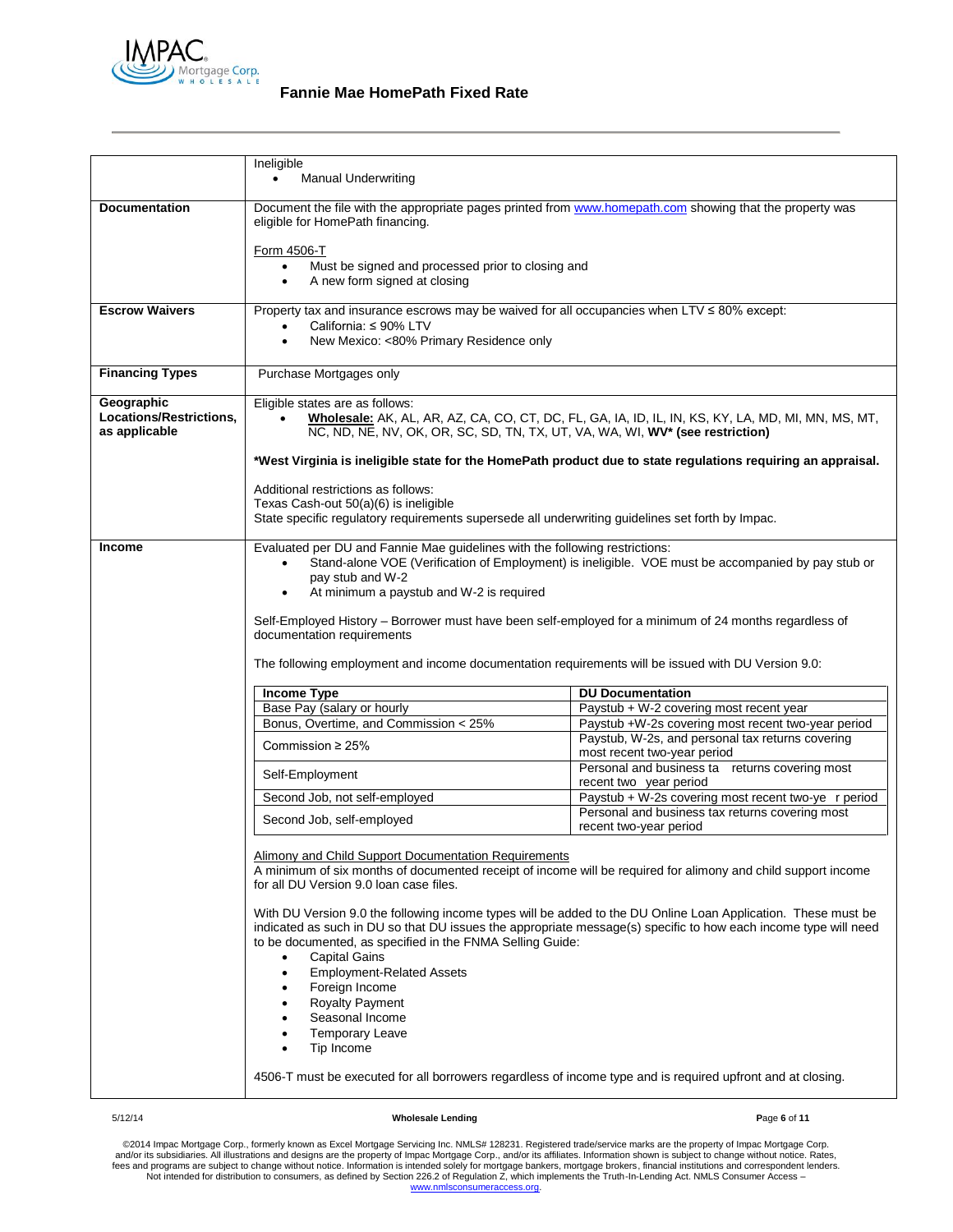

| <b>Limitations on Other</b>          | Multiple Loans to the Same Borrower                                                                                                                                                                                                                                                                                                                                                                                                                                                                                                                                                                                                                                                                                                                                                                                                                                                                                                                                                                                                                                                                                                                                                                    |  |  |
|--------------------------------------|--------------------------------------------------------------------------------------------------------------------------------------------------------------------------------------------------------------------------------------------------------------------------------------------------------------------------------------------------------------------------------------------------------------------------------------------------------------------------------------------------------------------------------------------------------------------------------------------------------------------------------------------------------------------------------------------------------------------------------------------------------------------------------------------------------------------------------------------------------------------------------------------------------------------------------------------------------------------------------------------------------------------------------------------------------------------------------------------------------------------------------------------------------------------------------------------------------|--|--|
| <b>Real Estate Owned</b>             | Maximum 20% concentration in any one project or subdivision<br>Impac will provide financing for up to 4 financed properties for one borrower, including the subject<br>$\bullet$<br>property, or a total of \$2 million in financing for one borrower, whichever is less.<br><b>Primary Residence</b><br>If the subject property is a primary residence:                                                                                                                                                                                                                                                                                                                                                                                                                                                                                                                                                                                                                                                                                                                                                                                                                                               |  |  |
|                                      | Borrower may have an unlimited number of financed properties with multiple different lenders.<br>Maximum 4 financed properties (including the subject property) with Impac or \$2 million with Impac,<br>whichever is less                                                                                                                                                                                                                                                                                                                                                                                                                                                                                                                                                                                                                                                                                                                                                                                                                                                                                                                                                                             |  |  |
|                                      | Second Homes & Investment Properties<br>If the subject property is a Second Home or Investment Property:<br>Maximum 10 financed properties (including the subject property) total, with any other lender(s).<br>Maximum 4 financed properties (including the subject property) with Impac or \$2 million with Impac,<br>$\bullet$<br>whichever is less                                                                                                                                                                                                                                                                                                                                                                                                                                                                                                                                                                                                                                                                                                                                                                                                                                                 |  |  |
|                                      | Ownership Defined<br>Partial or joint ownership is considered the same as total ownership in the property<br>$\bullet$<br>Ownership applies to financed properties owned by the borrower, including any properties the borrower<br>$\bullet$<br>owns outside of the United States<br>A borrower who is obligated on a mortgage, regardless of whether they hold title to the property is<br>٠<br>included in this limitation<br>These limitations apply to the total number of all financed properties, not to the number of mortgages on<br>٠                                                                                                                                                                                                                                                                                                                                                                                                                                                                                                                                                                                                                                                         |  |  |
|                                      | the property.<br>Ownership of the following types of property is excluded from the financed property limitation<br>Commercial real estate<br>$\bullet$<br>Multi-family properties consisting of more than 4 dwelling units<br>$\bullet$<br>Joint or total ownership of a property that is held in the name of a corporation or S-corporation, so long<br>٠<br>as financing is in the name of the corporation or S-corporation<br>Ownership in a timeshare<br>٠                                                                                                                                                                                                                                                                                                                                                                                                                                                                                                                                                                                                                                                                                                                                         |  |  |
|                                      | Ownership of vacant (residential) lot<br>٠<br>Ownership of a manufactured home on a leasehold estate not titled as real property<br>$\bullet$<br>New multiple loans must be underwritten simultaneously<br>NOTE: DU is not able to determine the exact number of financed properties the borrower owns or is obligated on,<br>but does issue a message on second home and investment property transactions when the borrower<br>appears to have other financed properties. The lender must apply the eligibility and underwriting<br>requirements, including reserves, manually to investment property and second home transactions that are                                                                                                                                                                                                                                                                                                                                                                                                                                                                                                                                                           |  |  |
|                                      | underwritten through DU.                                                                                                                                                                                                                                                                                                                                                                                                                                                                                                                                                                                                                                                                                                                                                                                                                                                                                                                                                                                                                                                                                                                                                                               |  |  |
| <b>Loan Amount</b>                   | Minimum Conforming Loan Amount: \$35,000                                                                                                                                                                                                                                                                                                                                                                                                                                                                                                                                                                                                                                                                                                                                                                                                                                                                                                                                                                                                                                                                                                                                                               |  |  |
| <b>Manufactured Home</b><br>Criteria | The following table contains overlays, clarifications, and additions to existing guidelines regarding manufactured<br>homes. The loan must meet the HomePath quidelines plus the additional MFH specific items within FNMA<br>guidelines and below.                                                                                                                                                                                                                                                                                                                                                                                                                                                                                                                                                                                                                                                                                                                                                                                                                                                                                                                                                    |  |  |
|                                      | Documentation<br>Evidence of surrender of certificate of title or that no certificate was issued, refer<br>to individual state requirements.<br>Confirm property is legally classified and taxed as real property, on a<br>$\bullet$<br>permanent foundation, and owner owns both land and MFH<br>ALTA Endorsement 7, 7.1, or 7.2 or any other endorsement required for<br>$\bullet$<br>manufactured homes to be treated as real property<br>Deed of Trust (or other security instrument) must include a<br>$\bullet$<br>comprehensive description of the manufactured home and the land in the<br>property description section or on a separate attached rider. The<br>description must include the serial or VIN number for each unit/section;<br>make, model, size, and any other information required by applicable law<br>to definitively identify the manufactured home.<br>Affidavit of Affixture/Affixation - Borrower and Lender must sign and<br>$\bullet$<br>notarize acknowledging their mutual intent that the manufactured home be<br>a permanent part of the real property securing the mortgage. The affidavit<br>should be recorded and must be retained in the loan file. Failure to |  |  |
| 5/12/14                              | Page 7 of 11<br><b>Wholesale Lending</b>                                                                                                                                                                                                                                                                                                                                                                                                                                                                                                                                                                                                                                                                                                                                                                                                                                                                                                                                                                                                                                                                                                                                                               |  |  |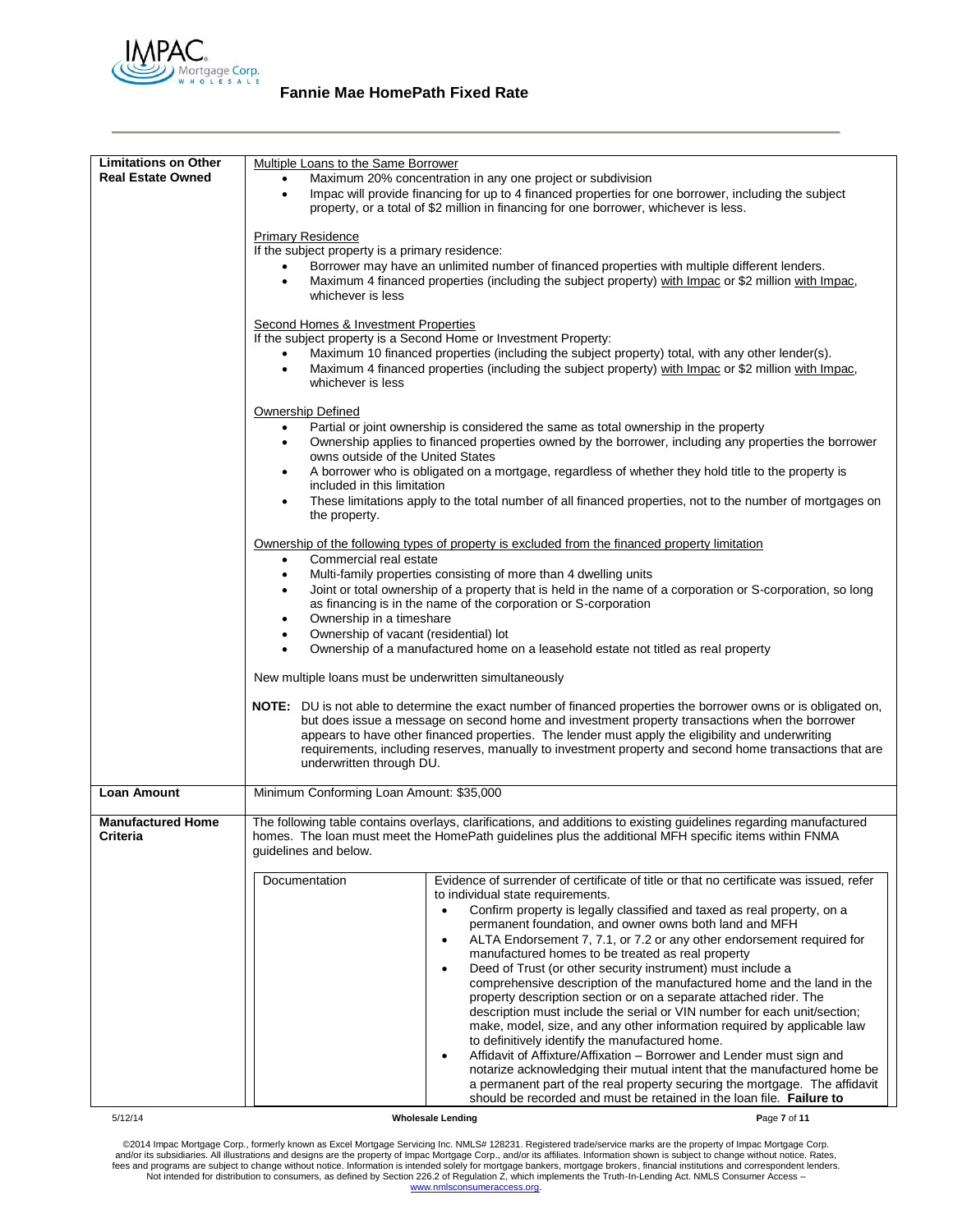

| 5/12/14                   |                                                      | <b>Wholesale Lending</b><br>Page 8 of 11                                                                                                                                                                                                                                                                                                                                                                                                                                                                                                                                                                                                                                                                                                                                                                                               |
|---------------------------|------------------------------------------------------|----------------------------------------------------------------------------------------------------------------------------------------------------------------------------------------------------------------------------------------------------------------------------------------------------------------------------------------------------------------------------------------------------------------------------------------------------------------------------------------------------------------------------------------------------------------------------------------------------------------------------------------------------------------------------------------------------------------------------------------------------------------------------------------------------------------------------------------|
| <b>Property Types</b>     |                                                      | See Underwriting for required dual logo identifier for acceptable properties.                                                                                                                                                                                                                                                                                                                                                                                                                                                                                                                                                                                                                                                                                                                                                          |
| <b>Prepayment Penalty</b> | Second Homes<br><b>Investment Properties</b><br>None |                                                                                                                                                                                                                                                                                                                                                                                                                                                                                                                                                                                                                                                                                                                                                                                                                                        |
| Occupancy                 | <b>Primary Residence</b>                             |                                                                                                                                                                                                                                                                                                                                                                                                                                                                                                                                                                                                                                                                                                                                                                                                                                        |
| <b>Mortgage Insurance</b> | Not required                                         |                                                                                                                                                                                                                                                                                                                                                                                                                                                                                                                                                                                                                                                                                                                                                                                                                                        |
|                           |                                                      | The following are ineligible:<br>$\bullet$<br>Non-traditional credit<br>$\circ$<br>ARMs<br>$\circ$<br>High Balance loans<br>Re-siting of manufactured home<br>$\circ$<br>Single Width manufactured home<br>$\circ$<br>Manufactured home in condominium project<br>$\circ$<br>Manufactured home on leasehold<br>$\circ$<br>MFH properties within SFHA (Special Flood Hazard Area) or any<br>$\circ$<br>property that requires flood insurance                                                                                                                                                                                                                                                                                                                                                                                           |
|                           | Occupancy<br>Restrictions                            | Primary Residence or Second Home Only<br>No investment property                                                                                                                                                                                                                                                                                                                                                                                                                                                                                                                                                                                                                                                                                                                                                                        |
|                           |                                                      | Typical porches and decks installed at time of siting, as well as adjacent carports<br>and garages are allowed.                                                                                                                                                                                                                                                                                                                                                                                                                                                                                                                                                                                                                                                                                                                        |
|                           |                                                      | The MFH must be attached to a permanent foundation system<br>The MFH must be permanently connected to the septic or sewage system<br>The MFH must be permanently connected to all necessary utilities (water,<br>electricity, gas service, etc.)<br>The MFH must not have been installed or occupied previously at any other<br>location or site (re-siting)<br>The MFH must not have any additions or structural modifications to the original<br>structure<br>This includes additional room count or additional living area square<br>$\bullet$<br>footage or penetrations through the shell of the property                                                                                                                                                                                                                         |
|                           |                                                      | The MFH must have been built in compliance with Federal Manufactured Home<br>Construction and Safety Standards that were established June 15, 1976 as<br>amended and in force at the time the home is manufactured, and additional<br>requirements that appear in HUD regulations at 24 C.F.R. Part 3280 as<br>evidenced by:<br>HUD Data Plate/Compliance Certificate - A paper document located on<br>the interior of the subject property that contains, among other things, the<br>manufacturer's name and trade/model number. In addition the data plate<br>includes pertinent information about the unit including a list of factory-<br>installed equipment; and<br>HUD Certification Label (sometimes referred to as a HUD "seal" or "tag") -<br>$\bullet$<br>A metal plate located on the exterior of each section of the home |
|                           | <b>MFH Property</b><br>Requirements                  | Minimum 12 feet wide and 600 square feet of gross living area<br>Multi-width only, no single wide<br>The land where the manufactured home rests must be fee simple<br>The MFH must be a one-unit dwelling legally classified as real property<br>The towing hitch, wheels, and axles must be removed<br>The MFH must assume the same characteristics of a site-built housing<br>The MFH must have sufficient square footage and room dimensions to be<br>acceptable to purchasers in the subject market area<br>The MFH must be located on an all-weather accessible road                                                                                                                                                                                                                                                              |
|                           |                                                      | include the Affidavit of Affixture in the loan file may result in the loan<br>being ineligible for delivery to Fannie Mae.<br>Limited Power of Attorney pertaining to title issues and foreclosure must<br>$\bullet$<br>be signed with closing documents                                                                                                                                                                                                                                                                                                                                                                                                                                                                                                                                                                               |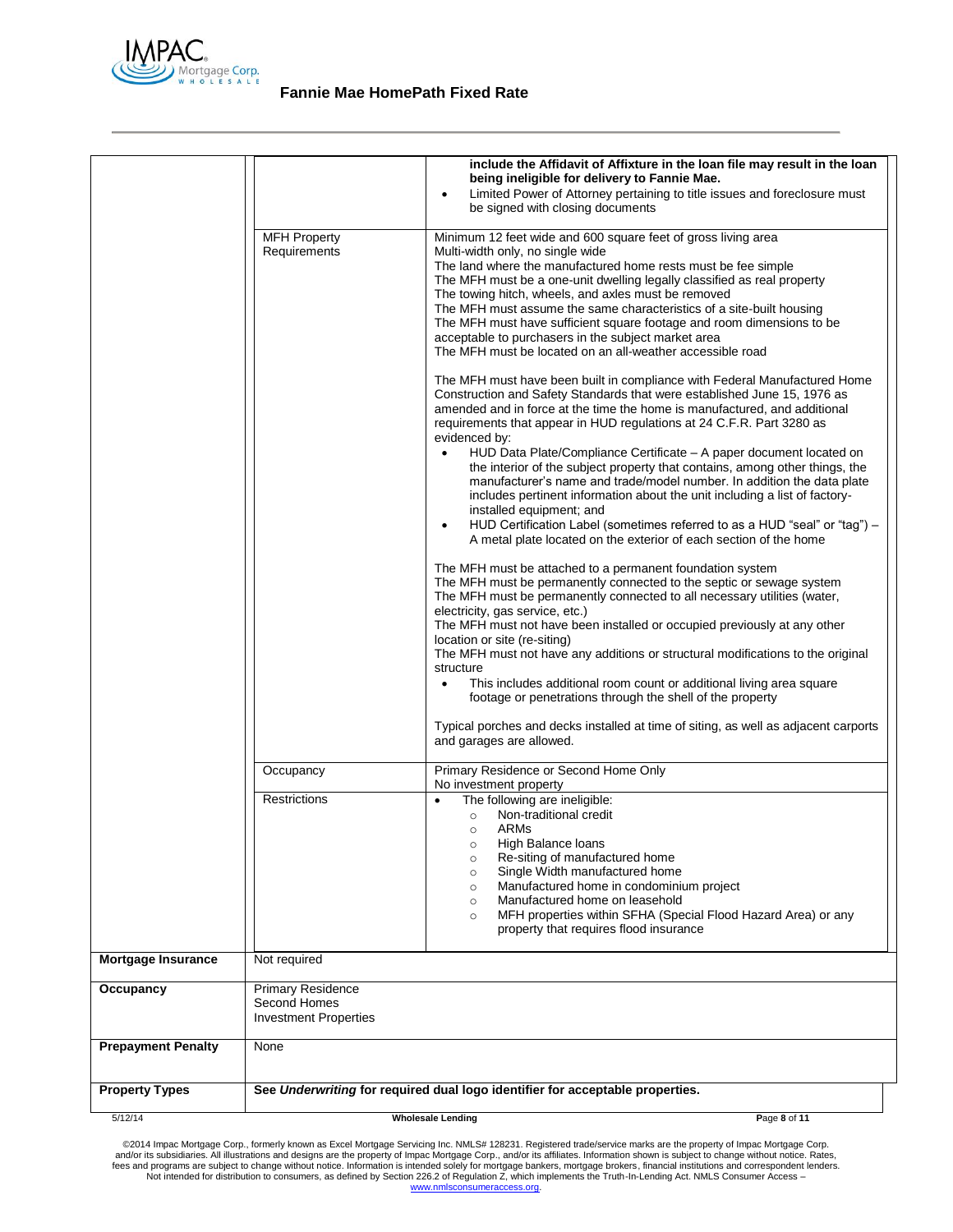

|                            | Eligible properties must be owned by Fannie Mae (as a result of foreclosure or other similar action such as<br>deed-in-lieu of foreclosure), sold by Fannie Mae to the borrower(s), and designated by Fannie Mae as<br>eligible for a HomePath Mortgage. Document the file with the appropriate pages printed from<br>www.HomePath.com showing that the property was eligible for HomePath financing. |  |
|----------------------------|-------------------------------------------------------------------------------------------------------------------------------------------------------------------------------------------------------------------------------------------------------------------------------------------------------------------------------------------------------------------------------------------------------|--|
|                            | Eligible property types                                                                                                                                                                                                                                                                                                                                                                               |  |
|                            | 1-4 units<br>$\bullet$<br>Modular Pre-Cut/Panelized Housing                                                                                                                                                                                                                                                                                                                                           |  |
|                            | Manufactured Housing (see separate Manufactured Home Criteria section)<br><b>PUDs</b><br>$\bullet$                                                                                                                                                                                                                                                                                                    |  |
|                            | Project review not required<br>$\circ$<br>Detached - No project insurance requirements<br>$\circ$                                                                                                                                                                                                                                                                                                     |  |
|                            | Attached<br>$\circ$<br>Project consists of common buildings                                                                                                                                                                                                                                                                                                                                           |  |
|                            | \$1,000,000 liability coverage minimum per occurrence, and                                                                                                                                                                                                                                                                                                                                            |  |
|                            | Insured on 100% of its replacement cost<br>Project has no common buildings                                                                                                                                                                                                                                                                                                                            |  |
|                            | \$1,000,000 liability coverage minimum per occurrence                                                                                                                                                                                                                                                                                                                                                 |  |
|                            | Verify the existence of fidelity insurance coverage<br>$\circ$<br>Leasehold Estates (See FNMA B2-3-03)                                                                                                                                                                                                                                                                                                |  |
|                            | The term of the leasehold estate must run for at least five years beyond the maturity date of<br>$\overline{O}$                                                                                                                                                                                                                                                                                       |  |
|                            | the mortgage, unless fee simple title will vest at an earlier date in the borrower or a<br>homeowners' association.                                                                                                                                                                                                                                                                                   |  |
|                            | Condo<br>Project review not required; however, documentation must be provided verifying subject<br>$\circ$                                                                                                                                                                                                                                                                                            |  |
|                            | project is not a Condo Hotel<br>Detached<br>$\circ$                                                                                                                                                                                                                                                                                                                                                   |  |
|                            | Unit consists of the entire structure and site and air space<br>٠                                                                                                                                                                                                                                                                                                                                     |  |
|                            | Hazard coverage for a single family detached dwelling, and<br>٠<br>Insured on 100% replacement cost, or                                                                                                                                                                                                                                                                                               |  |
|                            | Unit consists only of air space for the unit and improvements                                                                                                                                                                                                                                                                                                                                         |  |
|                            | \$1,000,000 liability coverage minimum per occurrence<br>Attached<br>$\circ$                                                                                                                                                                                                                                                                                                                          |  |
|                            | \$1,000,000 liability coverage minimum per occurrence, and                                                                                                                                                                                                                                                                                                                                            |  |
|                            | Insured on 100% of its replacement cost<br>Verify the existence of fidelity insurance coverage<br>$\circ$                                                                                                                                                                                                                                                                                             |  |
|                            | Ineligible                                                                                                                                                                                                                                                                                                                                                                                            |  |
|                            | Condo Hotels<br>Co-ops                                                                                                                                                                                                                                                                                                                                                                                |  |
|                            | 2-4 unit properties in PUDs                                                                                                                                                                                                                                                                                                                                                                           |  |
|                            | New Construction (any loan with the purpose of new construction or construction to perm (CTP) that is<br>under construction at time of application. End loans on newly built homes are not included)<br>The following additional property types are ineligible: Assisted Living Projects, Builder Model<br>$\bullet$                                                                                  |  |
|                            | Leaseback, Commercial Properties, Houseboats, Industrial Properties, Mobile Homes, Multi-family<br>dwelling containing more than four units, Properties not suitable for year-round occupancy, Properties                                                                                                                                                                                             |  |
|                            | with resale restrictions, Property without full utilities installed to meet all local health and safety<br>standards, Residential property (e.g., stick built) with a permanently affixed manufactured home on the                                                                                                                                                                                    |  |
|                            | same property, Time Share Unit/Project, Unimproved Land, Working Farm, Ranch, or Orchard.                                                                                                                                                                                                                                                                                                             |  |
|                            | Project Type Codes for HomePath Mortgages where no project review is performed:<br>V - Condominium                                                                                                                                                                                                                                                                                                    |  |
|                            | $E - PUD$<br>G – Property is <b>not</b> located in a condo project, co-op project, or PUD.                                                                                                                                                                                                                                                                                                            |  |
| Qualifying Rate and        | <b>Qualifying Rate</b>                                                                                                                                                                                                                                                                                                                                                                                |  |
| Ratios                     | Fixed Rate - Qualify at note rate.<br>Ratios                                                                                                                                                                                                                                                                                                                                                          |  |
|                            | DU Approve/Eligible loans – Ratios evaluated by DU to a maximum of 50% DTI<br>$\bullet$                                                                                                                                                                                                                                                                                                               |  |
| <b>Secondary Financing</b> | Permitted. See Eligibility Matrix Loan Amount & LTV Limitations above.<br>Down Payment Assistance Program (DPA) ineligible                                                                                                                                                                                                                                                                            |  |
|                            | Eligible subordinate financing:<br>Requires interest at a market rate                                                                                                                                                                                                                                                                                                                                 |  |
| 5/12/14                    | <b>Wholesale Lending</b><br>Page 9 of 11                                                                                                                                                                                                                                                                                                                                                              |  |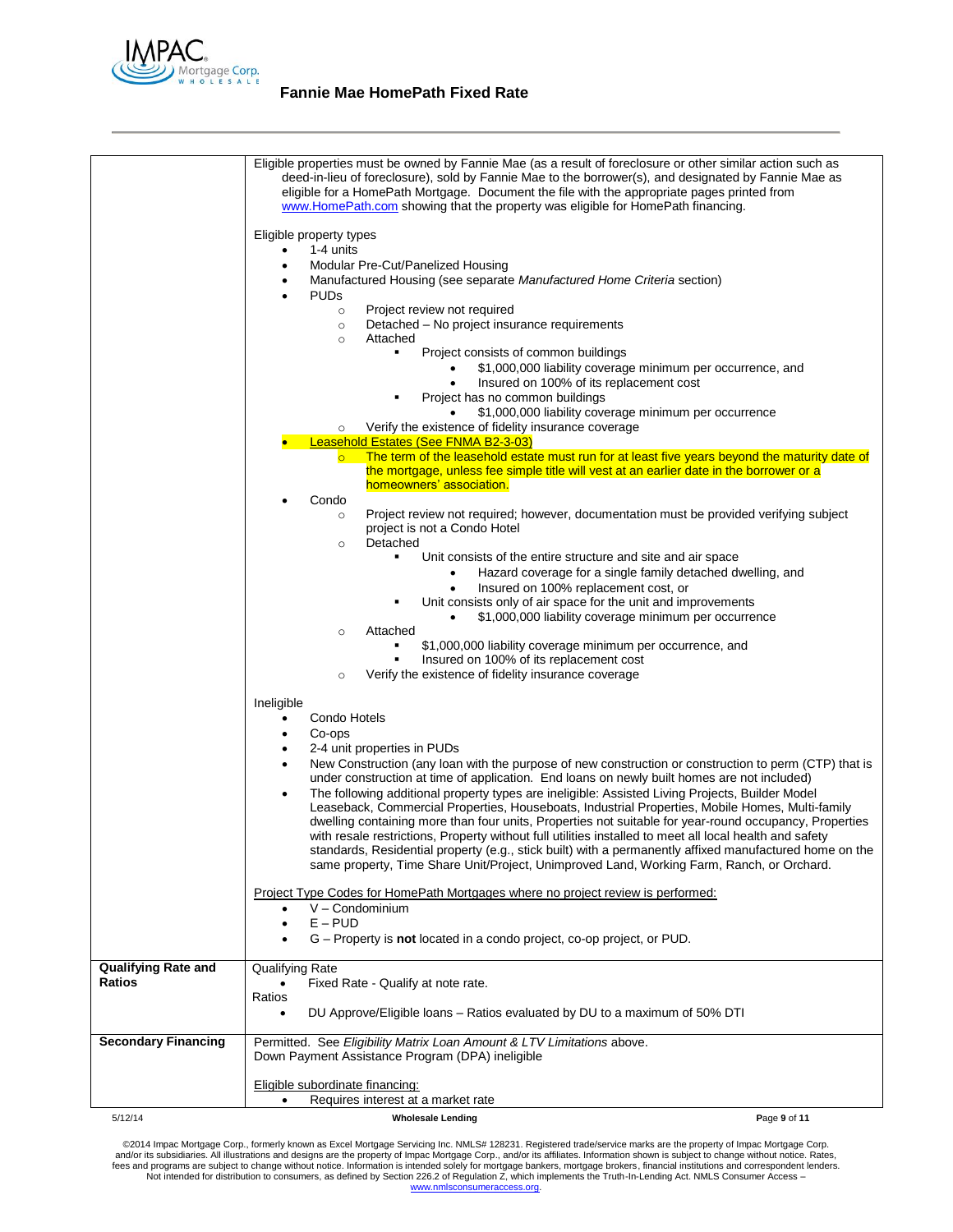

|                              | Mortgage cannot have a maturity date or a balloon or call provision of less than five years from the<br>٠                                                                                      |  |  |
|------------------------------|------------------------------------------------------------------------------------------------------------------------------------------------------------------------------------------------|--|--|
|                              | Note date of the new mortgage, unless the junior lien is fully amortizing                                                                                                                      |  |  |
|                              | Monthly payments on subordinate financing must be included in housing and debt ratio analysis<br>Scheduled payments under the secondary financing must be due on a regular, monthly basis      |  |  |
|                              |                                                                                                                                                                                                |  |  |
|                              | Ineligible subordinate financing:                                                                                                                                                              |  |  |
|                              | Tax and judgment liens                                                                                                                                                                         |  |  |
|                              | Subordinate mortgages subject to an interest rate buy down plan<br>٠                                                                                                                           |  |  |
|                              | Subordinate mortgages that allow negative amortization                                                                                                                                         |  |  |
|                              | Subordinate mortgages that have wraparound terms<br>Subordinate mortgages through a Community Second Mortgage/Down Payment Assistance Program<br>٠                                             |  |  |
|                              | Subordinate mortgages that have a prepayment penalty except when the following apply:                                                                                                          |  |  |
|                              | The subordinate lien is a home equity line of credit<br>$\circ$                                                                                                                                |  |  |
|                              | A prepayment penalty, or flat fee, closure or early termination fee (not associated with a "no<br>$\circ$                                                                                      |  |  |
|                              | closing cost" option) does not exceed \$500<br>HELOCs or closed-end second mortgages that pay for some or all of the closing costs with terms that allow the                                   |  |  |
|                              | lender to recoup the closing costs paid on behalf of the borrower if the HELOC or second mortgage pays off                                                                                     |  |  |
|                              | early, are not defined as a prepayment penalty and are acceptable for the purpose of subordinate financing.                                                                                    |  |  |
|                              |                                                                                                                                                                                                |  |  |
| <b>Special Feature Codes</b> | Refer to the DU Findings to identify the applicable Special Feature codes                                                                                                                      |  |  |
|                              | 057 - HomePath Mortgage<br>214 - DU not run through investor                                                                                                                                   |  |  |
| <b>Temporary Buydown</b>     | Not permitted                                                                                                                                                                                  |  |  |
| <b>Underwriting</b>          | Impac does not participate in the HomePath Renovation Mortgage Financing Product.                                                                                                              |  |  |
|                              |                                                                                                                                                                                                |  |  |
|                              |                                                                                                                                                                                                |  |  |
|                              |                                                                                                                                                                                                |  |  |
|                              | HomePath <sup>*</sup> mortgage                                                                                                                                                                 |  |  |
|                              | HomePath <sup>+</sup> renovation                                                                                                                                                               |  |  |
|                              |                                                                                                                                                                                                |  |  |
|                              |                                                                                                                                                                                                |  |  |
|                              | Eligible properties on HomePath.com will display the dual logo above. Impac will only participate in                                                                                           |  |  |
|                              | HomePath Mortgage. Impac does not participate in the HomePath Renovation Mortgage, which allows for                                                                                            |  |  |
|                              | repairs to be financed or escrowed.                                                                                                                                                            |  |  |
|                              | The file must be documented with the appropriate HomePath listing pages printed from www.HomePath.com                                                                                          |  |  |
|                              | showing that the property was eligible for HomePath financing.                                                                                                                                 |  |  |
|                              |                                                                                                                                                                                                |  |  |
|                              | Properties with the above dual logo are eligible for special financing that includes:<br>Low down payment and flexible mortgage terms                                                          |  |  |
|                              | Down payment (at least 3%) can be funded by borrower's own savings or a gift<br>٠                                                                                                              |  |  |
|                              | No appraisal required<br>$\bullet$                                                                                                                                                             |  |  |
|                              | No mortgage insurance                                                                                                                                                                          |  |  |
|                              | Expanded seller contributions for closing costs allowed                                                                                                                                        |  |  |
|                              | Available for primary residences, second homes, and investment properties                                                                                                                      |  |  |
|                              | Underwriting through DU is required                                                                                                                                                            |  |  |
|                              | DU Approve/Eligible is required                                                                                                                                                                |  |  |
|                              | "Ineligible" recommendations are permitted if the only reason for ineligibility is:                                                                                                            |  |  |
|                              | LTV greater than 85% for non-interest-only fixed rate mortgages secured by 1-unit investment                                                                                                   |  |  |
|                              | properties; or                                                                                                                                                                                 |  |  |
|                              | LTV greater than 75% for non-interest-only fixed rate mortgages secured by 2-unit investment<br>٠<br>properties                                                                                |  |  |
|                              |                                                                                                                                                                                                |  |  |
|                              | The following DU messages may be disregarded, provided that the loan complies with all HomePath Mortgage                                                                                       |  |  |
|                              | requirements:                                                                                                                                                                                  |  |  |
|                              | Any message relating to a fixed rate mortgage for a 1-unit investment property receiving an "Ineligible"<br>$\bullet$<br>recommendation due to an LTV/CLTV/HCLTV greater than 85% (per above); |  |  |
|                              | Any message relating to a fixed rate mortgage for a 2-unit investment property receiving an "Ineligible"<br>٠                                                                                  |  |  |
|                              | recommendation due to an LTV/CLTV/HCLTV greater than 75% (per above);                                                                                                                          |  |  |
|                              | Any message relating to amount of MI required;                                                                                                                                                 |  |  |
|                              | Any message that says the maximum allowable interested-party contribution has been exceeded on                                                                                                 |  |  |
|                              | principal residence or second home with LTV > 90%;                                                                                                                                             |  |  |
| 5/12/14                      | <b>Wholesale Lending</b><br>Page 10 of 11                                                                                                                                                      |  |  |